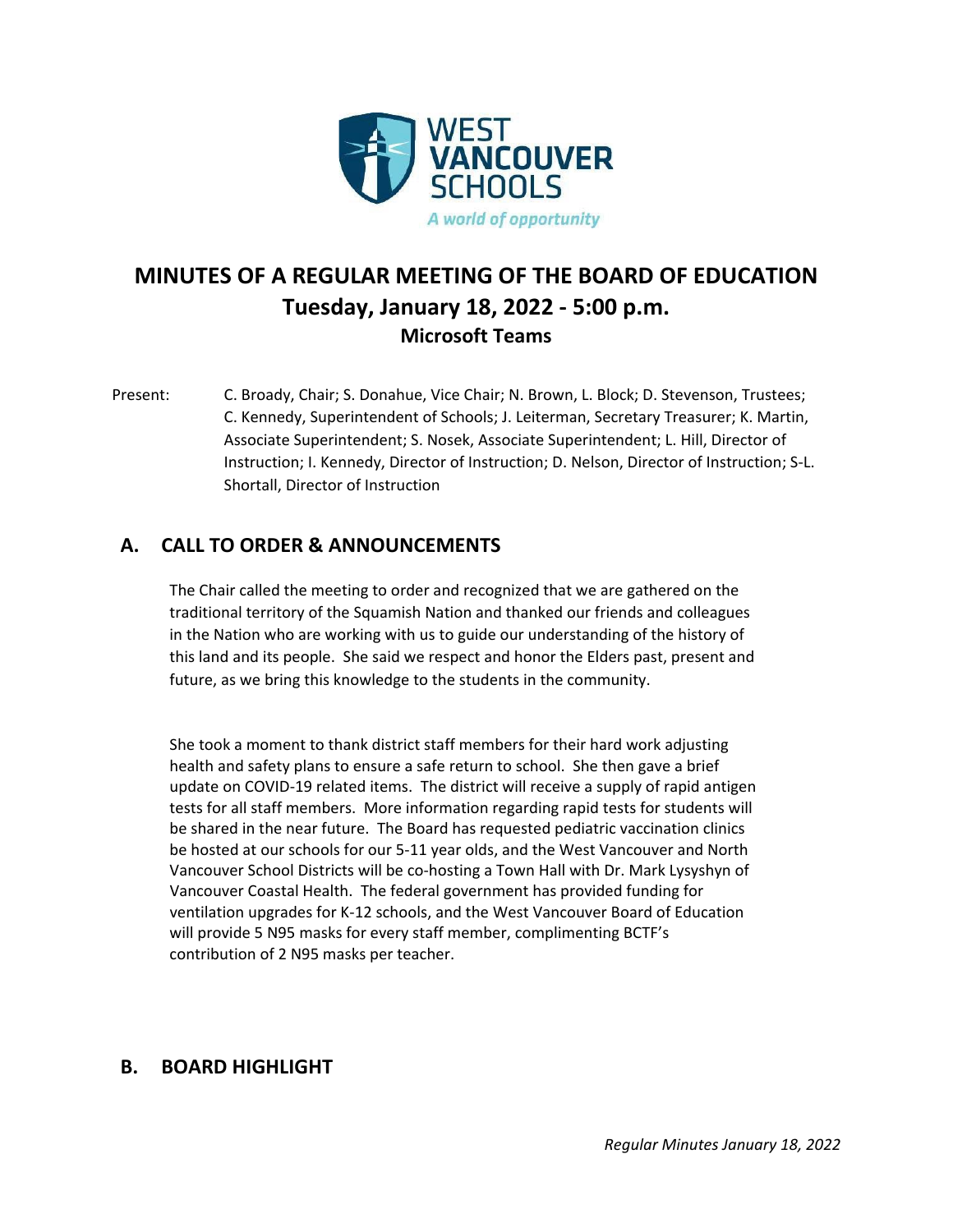#### **"Creating a Community of Musicians" - Westcot Elementary**

*Principal Catherine Ratz, Vice Principal Tricia Yurkowski, Music & Band Teacher Tim Mee*

Principal Catherine Ratz and Music & Band Teacher Tim Mee shared the journey that Westcot Elementary students begin in kindergarten, which leads to joining the grades 6 and 7 band. The rehearsals and preparation required for their performances teach the students valuable skills and foster team spirit in the band program.

#### **"Strengthening Community & Connections: a look at École PJ's inaugural Student Pro-D Day" - École Pauline Johnson**

*Principal Tara Zielinski, Vice Principal Kirsten Dixon, Teachers Kate Schwartz and Scott Kittredge, Students August, Izzy and Tao* 

The staff at Ecole Pauline Johnson were invited to hold Pro-D Day workshops for their students based on topics or a personal passion of their choosing. Students selected their top four choices and were able to participate in two of the workshops they selected. The students enjoyed making their own choices based on their own likes and interests and the teachers observed the students connecting with each other in a new way.

# **C. ADOPTION OF AGENDA**

**#1598 MOTION THAT the Agenda of the Regular Meeting January 18, 2022, be adopted. Carried.** The contract of the contract of the contract of the contract of the contract of the contract of the contract of the contract of the contract of the contract of the contract of the contract of the contract of the

## **D. QUESTION & COMMENT PERIOD (10 minutes)**

There were no questions or comments.

## **E. APPROVAL OF MINUTES**

- Regular Meeting December 14, 2021

**#1599 MOTION THAT the Minutes of the Regular Meeting December 14, 2021, be approved. Carried.** The contract of the contract of the contract of the contract of the contract of the contract of the contract of the contract of the contract of the contract of the contract of the contract of the contract of the

## **F. BUSINESS ARISING FROM THE MINUTES**

**G. BOARD BUSINESS**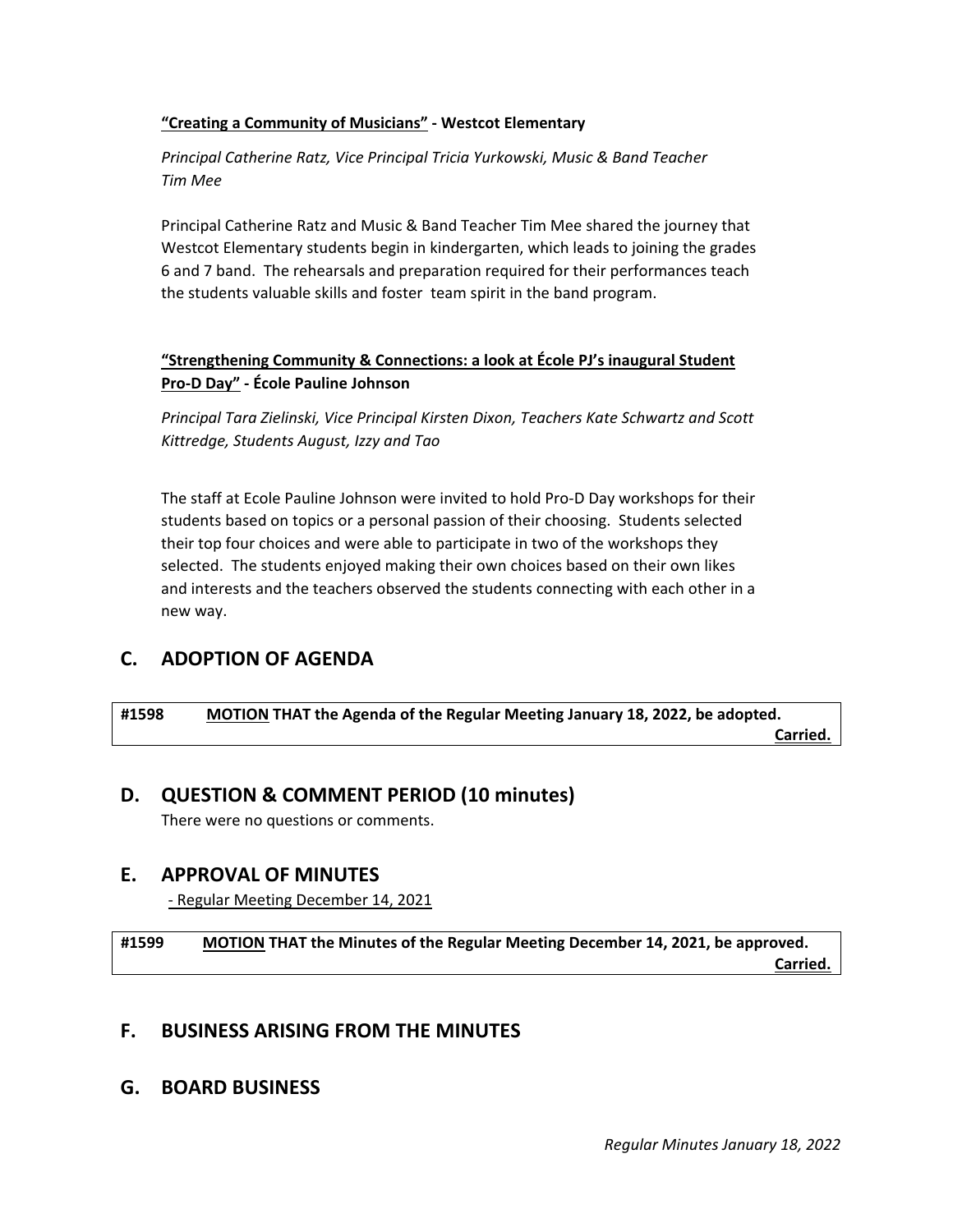#### **COVID-19 Protocols / Return to School**

**1.** *Chris Kennedy, Superintendent of Schools*

> Superintendent Kennedy gave a brief overview of the revisions to the health & safety protocols since the return to school in January. He explained that all classes are set up to move online should schools need to functionally close due to high absentee rates. He reviewed how the district is monitoring attendance rates for both staff and students.

> He highlighted the upcoming professional development day that is dedicated to Indigenous Education. Jo Chrona will be the keynote speaker. He took a moment to thank the district's Administrators, who worked through the

> Christmas break to ensure students had a safe return to school after the extended break.

#### **Board Policy 20**

**2.** *Julia Leiterman, Secretary Treasurer* 

> Secretary Treasurer Leiterman gave a brief overview of Policy 20, Accumulated Operating Surplus. She noted that the Amended Budget to be presented at the February Finance & Facilities meeting will provide a clear example of this policy.

| #1600 | <b>MOTION TO adopt Board Policy 20.0 "Accumulated Operating Surplus".</b> |          |
|-------|---------------------------------------------------------------------------|----------|
|       |                                                                           | Carried. |

#### **3. 2022 School Board Elections**

*Julia Leiterman, Secretary Treasurer*

Secretary Treasurer Leiterman gave a brief overview of the upcoming 2022 School Board Elections, explaining that a motion is required to formally appoint the District of West Vancouver to conduct the election on behalf of the West Vancouver School district.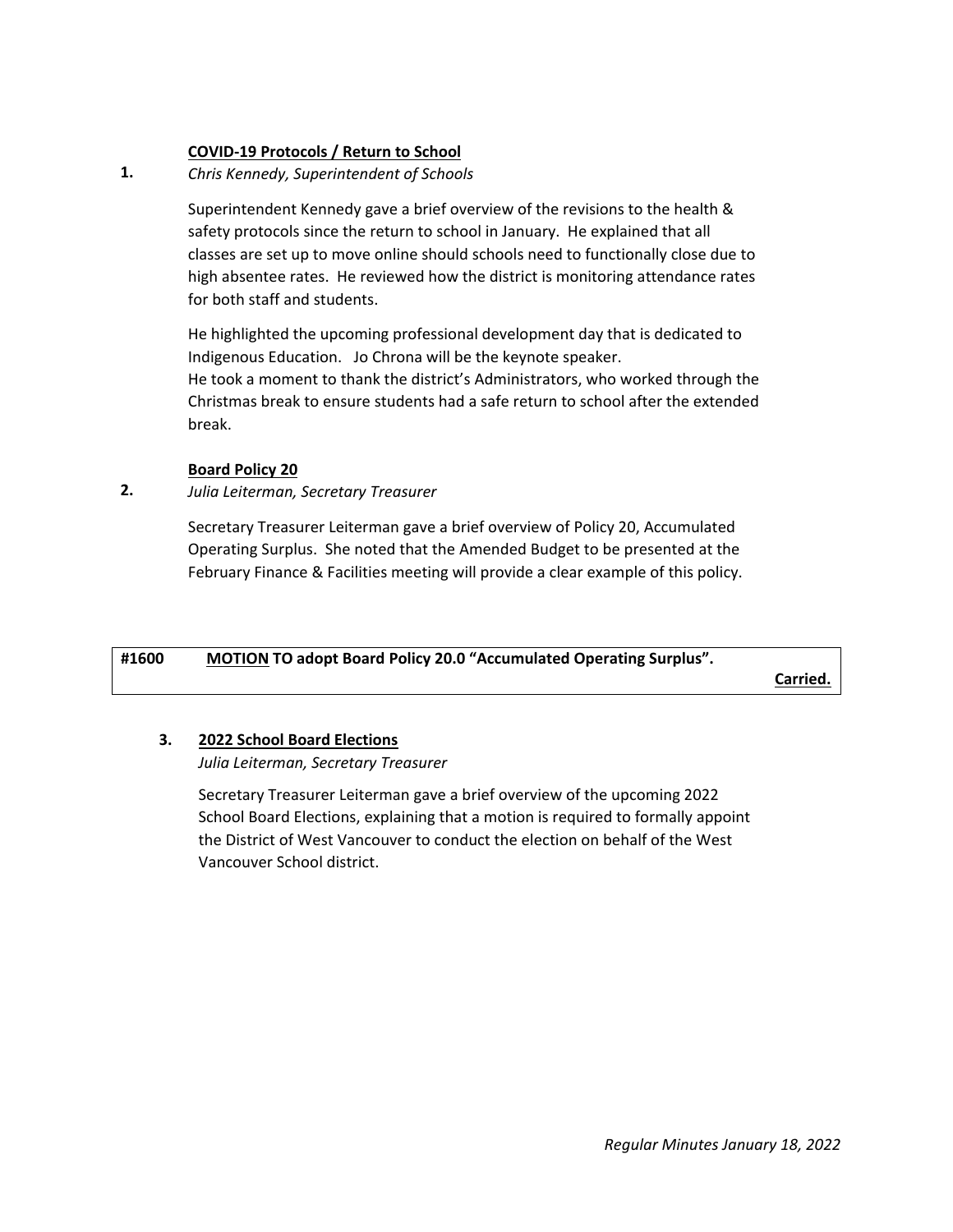| #1601 | <b>MOTION THAT WHEREAS the Board of Education of School District 45 (West Vancouver)</b> |
|-------|------------------------------------------------------------------------------------------|
|       | is responsible for conducting trustee elections within the School District;              |
|       | AND WHEREAS the Board of Education wishes to make arrangements for                       |
|       | the conduct of the 2022 general school election;                                         |
|       | NOW THEREFORE be it resolved that:                                                       |
|       | The Board of Education agrees that the Chief Elections Officer and Deputy                |
|       | <b>Chief Elections Officers appointed by the District of West Vancouver will</b>         |
|       | also act on the Board's behalf.                                                          |
|       | The Board of Education hereby authorizes an agreement to be entered                      |
|       | into with the District of West Vancouver in order that the District of West              |
|       | Vancouver may conduct the 2022 school trustee election on behalf of the                  |
|       | Board of Education and the Secretary Treasurer is authorized to execute                  |
|       | and deliver that agreement.                                                              |
|       | Carried.                                                                                 |

### **4. Playground Grant**

*Carolyn Broady, Board Chair* 

Chair Broady announced that Gleneagles Ch'axáý Elementary was awarded the District Annual Playground Grant of \$10 000.

#### **5. BCSTA AGM**

*Carolyn Broady, Board Chair*

Chair Broady noted that the BCSTA AGM is scheduled April 21-24 and that any substantive motions the Board would like to put forward must be approved at the February Board meeting.

# **H. COMMITTEE REPORTS**

 **1. Finance & Facilities Committee Meeting – January 11, 2022** - January 11 meeting cancelled

#### **I. CORRESPONDENCE**

A list of Board correspondence is posted online.

# **J. TRUSTEE MEETINGS & EVENTS**

## **K. QUESTIONS & COMMENTS PERIOD (10 minutes)**

There were no questions or comments.